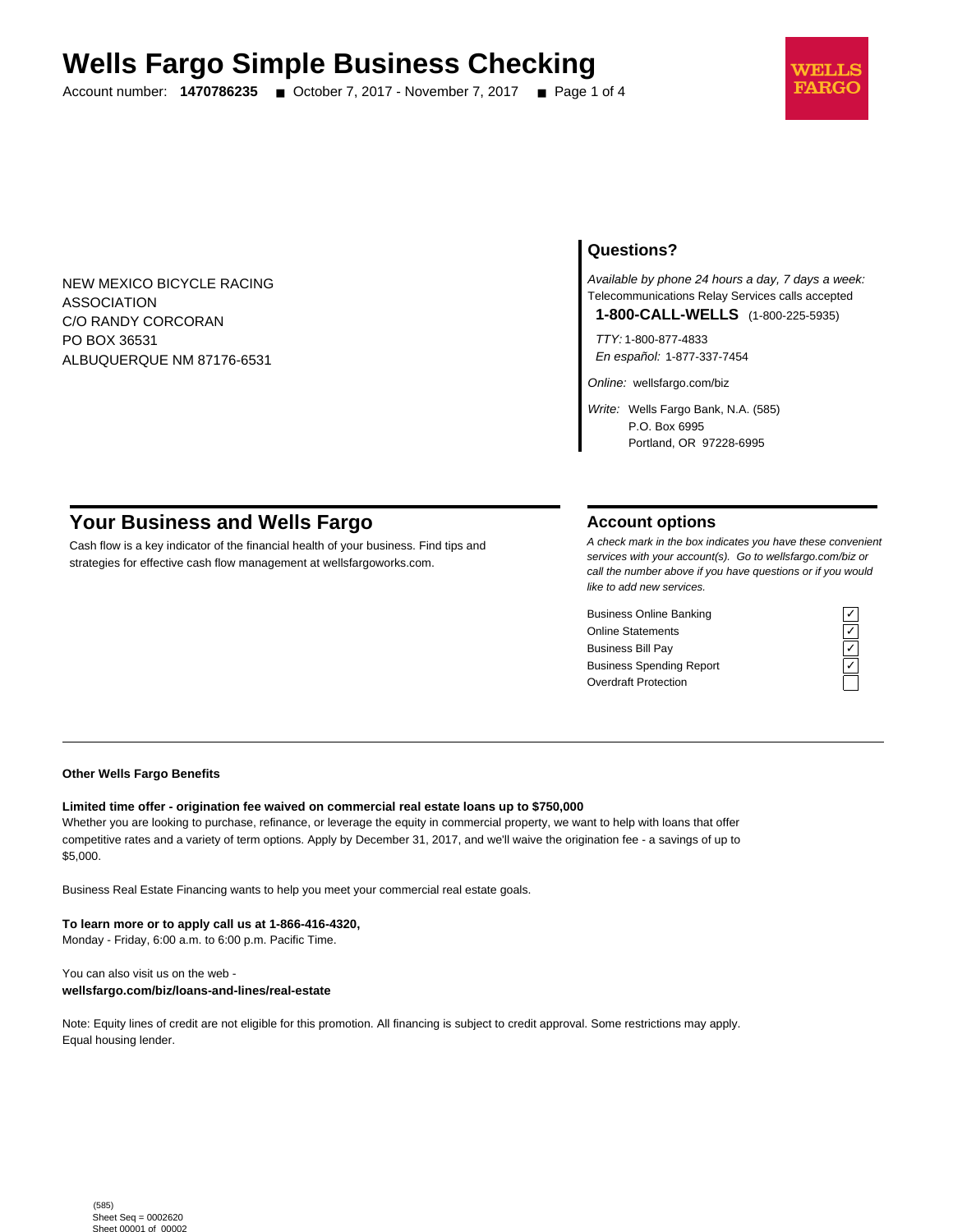

Routing Number (RTN): 121000248

| <b>Activity summary</b>                                             |                                    | Account number: 1470786235                                                          |
|---------------------------------------------------------------------|------------------------------------|-------------------------------------------------------------------------------------|
| Beginning balance on 10/7<br>Deposits/Credits<br>Withdrawals/Debits | \$7,090.04<br>1.277.31<br>$-44.89$ | <b>NEW MEXICO BICYCLE RACING</b><br><b>ASSOCIATION</b><br><b>C/O RANDY CORCORAN</b> |
| Ending balance on 11/7                                              | \$8,322.46                         | New Mexico account terms and conditions apply<br>For Direct Deposit use             |
| Average ledger balance this period                                  | \$7,604.89                         | Routing Number (RTN): 107002192<br>For Wire Transfers use                           |

#### **Overdraft Protection**

l

This account is not currently covered by Overdraft Protection. If you would like more information regarding Overdraft Protection and eligibility requirements please call the number listed on your statement or visit your Wells Fargo store.

# **Transaction history**

| 10/31<br>11/6          | Harland Clarke Check/Acc. 103017 00015397575482 New Mexico<br>Bicycle Rac<br>Mobile Deposit: Ref Number: 716050222434 | 93.00            | 44.89   | 7.885.15 |
|------------------------|-----------------------------------------------------------------------------------------------------------------------|------------------|---------|----------|
| 11/6                   | Mobile Deposit: Ref Number: 820060531406                                                                              | 19.31            |         |          |
| 11/6<br>11/6           | Mobile Deposit: Ref Number: 520060530967<br>Mobile Deposit: Ref Number: 620060531154                                  | 141.00<br>184.00 |         | 8,322.46 |
| Ending balance on 11/7 |                                                                                                                       |                  |         | 8,322.46 |
| <b>Totals</b>          |                                                                                                                       | \$1.277.31       | \$44.89 |          |

The Ending Daily Balance does not reflect any pending withdrawals or holds on deposited funds that may have been outstanding on your account when your transactions posted. If you had insufficient available funds when a transaction posted, fees may have been assessed.

#### **Monthly service fee summary**

For a complete list of fees and detailed account information, see the Wells Fargo Account Fee and Information Schedule and Account Agreement applicable to your account (EasyPay Card Terms and Conditions for prepaid cards) or talk to a banker. Go to wellsfargo.com/feefaq for a link to these documents, and answers to common monthly service fee questions.

| Fee period 10/07/2017 - 11/07/2017                                                  | Standard monthly service fee \$10.00 | You paid \$0.00 |
|-------------------------------------------------------------------------------------|--------------------------------------|-----------------|
| How to avoid the monthly service fee                                                | Minimum required                     | This fee period |
| Have any <b>ONE</b> of the following account requirements<br>Average ledger balance | \$500.00                             | \$7,605.00 ⊡    |
| C1/C1                                                                               |                                      |                 |

## **Account transaction fees summary**

|                              |            | Units    | Excess | Service charge per | Total service |
|------------------------------|------------|----------|--------|--------------------|---------------|
| Service charge description   | Units used | included | units  | excess units (\$)  | charge $(\$)$ |
| Cash Deposited (\$)          |            | 3.000    |        | 0.0030             | 0.00          |
| Transactions                 |            | 50       |        | 0.50               | 0.00          |
| <b>Total service charges</b> |            |          |        |                    | \$0.00        |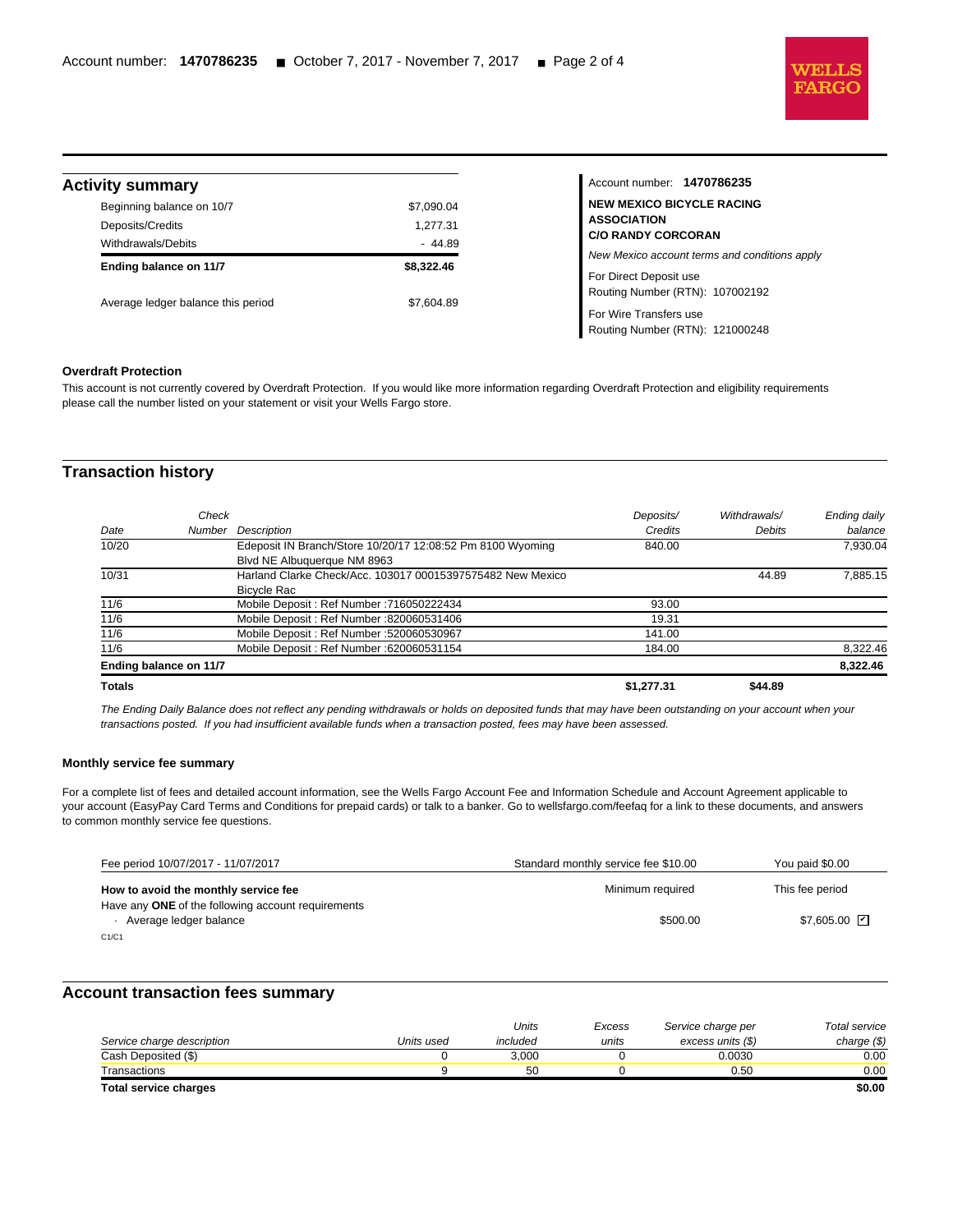

# **IMPORTANT ACCOUNT INFORMATION**

Periodically, it is necessary to update selected sections of the disclosures you received when you opened your business account. These updates provide you with the most up to date account information and are very important; so please review this information carefully and feel free to contact us with any questions or concerns.

#### **Effective Feb 15, 2018:**

l

If a business debit card or business ATM card purchase amount exceeds the current available balance\* in the primary linked checking or savings account when you are making a purchase, you may be able to use your available balance to pay for a portion of the total purchase. The transaction will be subject to a partial authorization daily purchase limit set by the bank and your card's daily dollar limit.

We will first try to approve the full amount of the purchase with available funds in your checking account, account(s) linked for Overdraft Protection, and, if you are enrolled, using debit card overdraft service.

If this cannot result in an approval of the full amount of the purchase, the bank may approve a portion of the purchase using the remaining available funds in your checking account. This is called a "partial authorization." Here are some important details about partial authorizations:

- The remaining amount of the purchase total would need to be covered by another form of payment, such as cash or another card.
- If you are unable/unwilling to provide an additional form of payment, the partial authorization will be reversed by the merchant.
- Not all merchants are able to accept partial authorizations or process transactions using multiple forms of payment.

Thank you for being a Wells Fargo business customer. As a valued Wells Fargo customer we hope you find this information helpful. Again, if you have questions or concerns about these changes, please contact your local banker or call the number listed on your statement.

\*This balance may not reflect all of your transactions, such as checks you have written or debit card transactions that have been approved but not yet submitted for payment by the merchan t.

Reminder about effect of pending debit card transactions on your account

For each debit card transaction, we place an authorization hold and track the "pending" transaction until the merchant sends the final payment instruction to the bank. We receive final payment instructions for most transactions within one to two business days, but we generally must release the authorization hold after three business days. While pending, these transactions reduce your available balance. If transactions are presented for payment when your account has an insufficient available balance, you may be charged overdraft and/or insufficient fund (NSF) fees on those transactions. The bank will assess no more than eight (8) \$35 overdraft and/or NSF fees per day.

#### **New limits on Fees**

Effective November 6, 2017, we will waive overdraft or returned item (Non-Sufficient Fund/NSF) fees on any transactions that are \$5 or less, regardless of your ending account balance. We will continue to waive overdraft fees on all posted transactions if both your ending daily account balance and your available balance are overdrawn by \$5 or less and there are no items returned for non-sufficient funds after all transactions have posted.